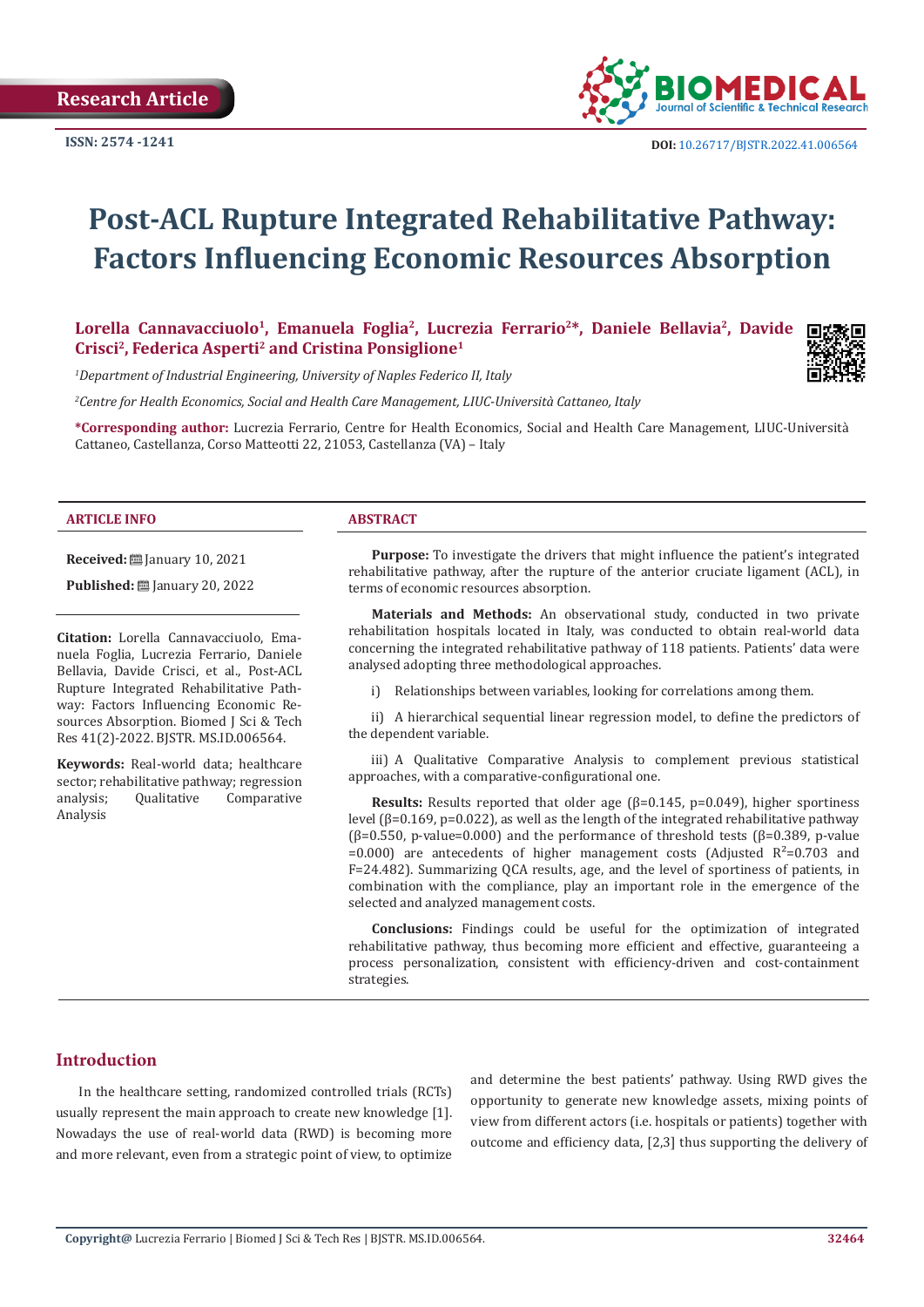healthcare services improvement and the outcomes' optimization [4]. In this growing scenario, where RWD assume more and more importance all around the world, there is the opportunity to gather different dimensions and information, to create larger and integrated databases. Subsequently, they can be elaborated and merged at different levels, and could become available for both scholars, and policy makers research, thus achieving improvements in the quality, safety, and value of healthcare services delivery.

RWD could thus represent a useful support tool to assess the consequences of disease management interventions, to design an integrated clinical pathway based on knowledge derived from real world data and facts, implementing, and improving, the healthcare services that are satisfactory, in terms of effectiveness and efficiency [5]. The use of RWD could also provide a robust support for making customized decisions, concerning the treatment of patients, and for developing strategies for the delivery of care that respect the principles of fairness and coverage, without overshadowing the dimensions of quality and services efficiency/productivity. One of the most important knowledge assets that should leverage on RWD, are the costs related to specific rehabilitative programs or integrated clinical and rehabilitation pathways, [6] that could rely on real-life and specific country-oriented evidence, always following international and national guidelines suggestions and indications, and for which poor evidence is still available.

According to the above, integrated clinical and rehabilitative pathway could be the perfect example to define the significance to observe real-world healthcare data, beyond clinical trial evidence, thus providing stakeholders with valuable information about the safety and effectiveness of rehabilitative programs in a large and heterogeneous populations. Rehabilitation is an essential part of universal health coverage along with promotion of good health, prevention of disease, treatment, and palliative care, thus being defined as "disability in individuals with health conditions in interaction with their environment" [7]. The above consideration is strengthened because literature evidence focused their attention, on the inpatient's integrated clinical pathway, without considering the outpatients' activities and programs, after discharge. Moving on from these premises, the present paper aims at investigating the knowledge assets that might influence the creation and the design of a proper patient integrated rehabilitative pathway, after the Anterior Cruciate Ligament (ACL) rupture, assuming the hospital's perspective. Coherently to the above, the study addressed the following two research questions.

**1.** Which are the main factors influencing the efficiency of the integrated rehabilitative pathway, in terms of costs' optimization?

**2.** What configurations of such factors are sufficient to generate the emergence of a certain level of efficiency, in the absorption of resources?

# **Theoretical Backgrounds**

The deep investigation about the above research questions requires the analysis of different independent variables, and their relations with the optimization of the entire integrated clinical and rehabilitative pathway. Based on an extensive literature review, a set of original hypotheses was developed, to produce a specific framework, declaring the main characteristics of a rehabilitative pathway that affect the absorption of economic resources: patient's age, patient's compliance, duration of the rehabilitation pathway, level of sportiness, number of physiotherapy sessions performed, number of muscle strength and threshold tests performed were the factors investigated [8-12].

#### **Age**

De Valk stated that age is a key factor for the success of the integrated rehabilitative pathway: younger patients are more likely to achieve a better clinical outcome, with a positive impact on satisfaction [8]. Since, in other contexts, younger patients are usually associated with a lower absorption of economic resources, [13] it is possible to assume that also in this case age could be a factor able to reduce the overall costs of the clinical rehabilitation pathway. Based on the above considerations, the following hypothesis was displayed.

HP 1: Younger age has a positive impact on rehabilitative pathway management costs.

#### **Level of Sportiness**

As reported in the study of De Valk et al., a high level of sportiness enables a fast and successful integrated rehabilitative pathway [8]. Patients who are used to practice sports at high levels (e.g. professional athletes), are more likely to fully recover knee functions, achieving levels of mobility and resistance to pre-injury efforts The level of sportiness, therefore, has a strong impact on the outcome of rehabilitation, and consequently also on the resources' absorption as well as on the rehabilitation pathway efficiency.

The following hypothesis was formulated.

HP 2: High level of sportiness, positively impacts on rehabilitative pathway management costs.

#### **Compliance**

Patient compliance is a fundamental component of rehabilitation activity of which the main goal is improved recovery outcome. Without compliance to the treatment regimen, the expected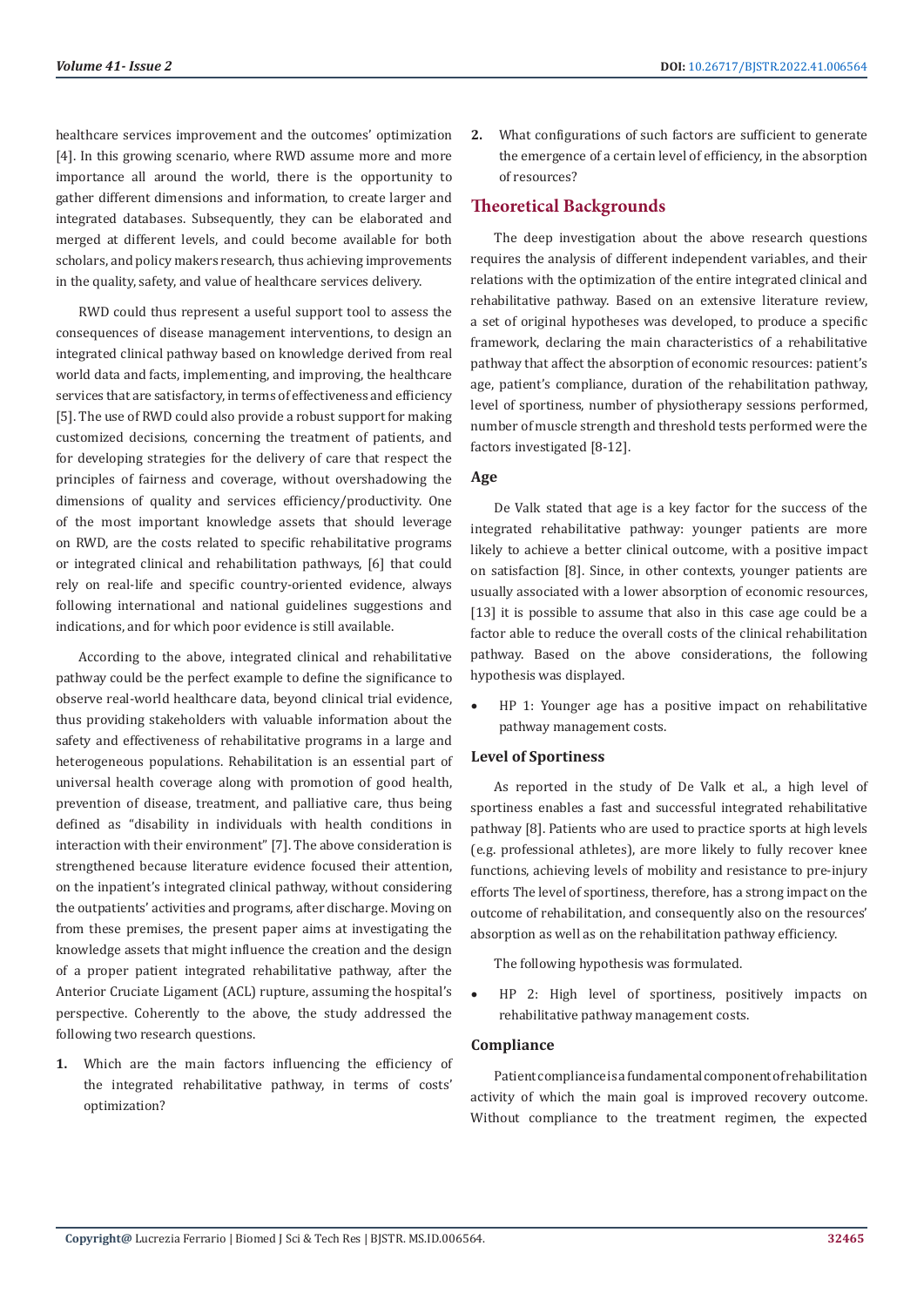outcomes cannot be achieved. According to this consideration, one of the most frequent obstacles to the healthcare professionals work, is low level of compliance and adherence in all integrated clinical pathways, but particularly in physical rehabilitation.

In fact, many patients do not follow the instructions of the clinicians and physiotherapists, who plan the timing and exercises of rehabilitation sessions, and often do not respect them or do them partially. Literature estimated that sport injury rehabilitation adherence rates could be as low as 40%. [14-16]. On the contrary, being adherent to the integrated rehabilitative pathway plays a key-role in the achievement of the expected results, with a positive impact in the overall economic resources absorption [17].

Thus, the following hypothesis was proposed.

HP 3: Compliance has a positive impact on rehabilitative pathway management costs.

#### **Length of the Rehabilitative Clinical Pathway**

The duration of the rehabilitative pathway presents a direct impact on the overall clinical results, and it is closely related to adherence [12]. In general terms, the presence of adequate clinical pathway would enhance the overall patients' journey optimization. [18] Moving on from the above consideration, the more the patients are satisfied and adhere to the proper appointments, fewer

follow-up activities would be required, with a positive impact on the possibility to free up economic resources [19]. The following hypothesis was defined.

• HP 4: The length of rehabilitation negatively impacts on rehabilitative pathway management costs.

# **Number of Physiotherapy Sessions Performed and Number of Muscle Strength Tests**

Two other variables related to the overall duration of the integrated rehabilitative pathway, impacting on the rehabilitation management costs, are the number of sessions and the number of muscle strength tests performed. Risberg and colleagues (2004) revealed a correlation between prolonged rehabilitation and improvement in patient's physical conditions, leading to increased costs to support intensive rehabilitation programs [20].

According to this, the following hypotheses were displayed.

- HP 5: The number of physiotherapy sessions negatively impact on rehabilitative pathway management costs.
- HP 6: The number of muscle strength tests negatively impact on rehabilitative pathway management costs.

A synthesis of the research frameworks developed, is proposed in Figure 1.



**Figure 1:** Conceptual framework for rehabilitative pathway costs.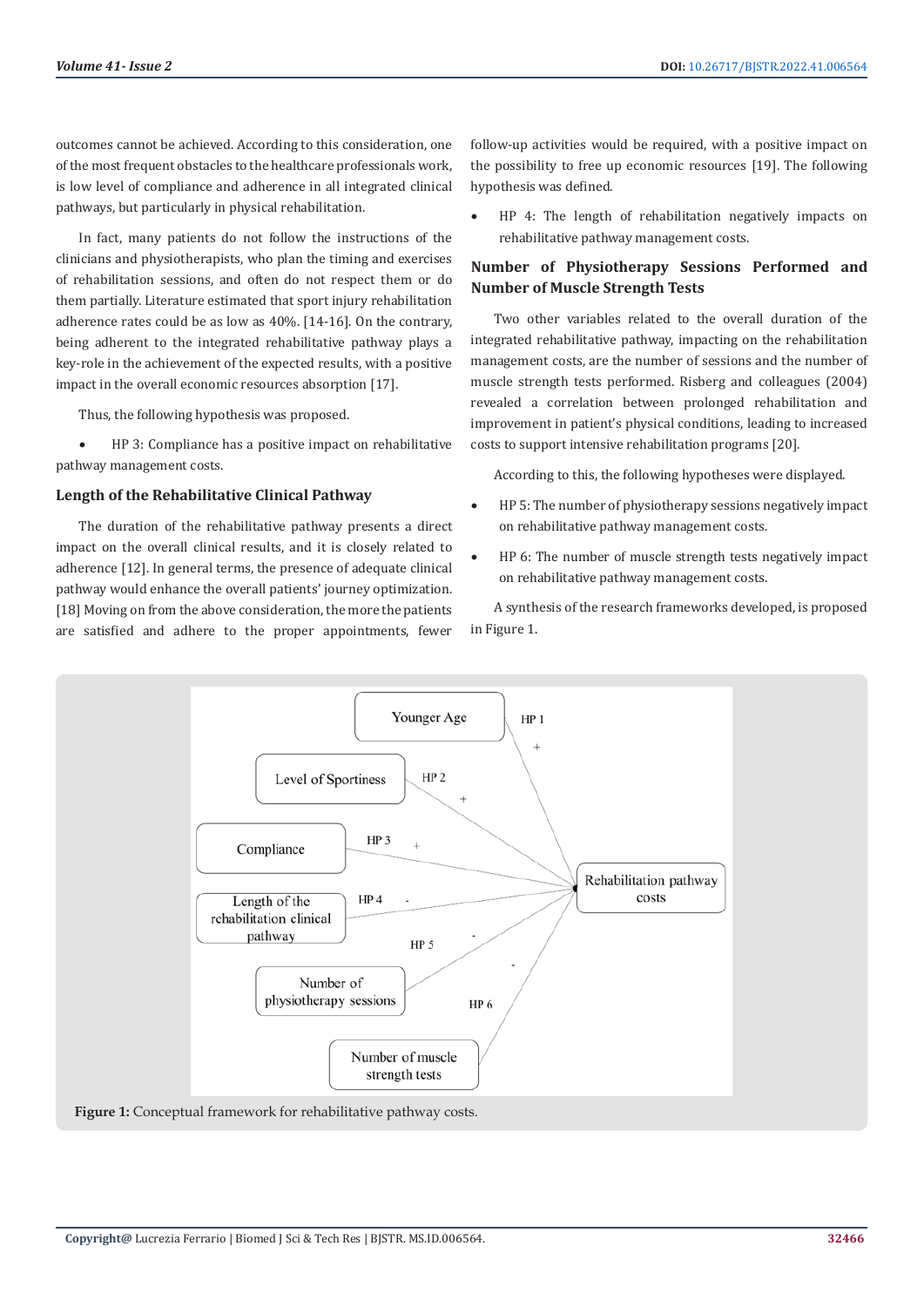# **Methods**

An observational study, designed in accordance with the STROBE guidelines, [21] was conducted in two private rehabilitation hospitals in Italy, involving a total of 118 patients, to retrieve RWD, in relation to the integrated rehabilitative pathway. The informed consent forms were signed during the taken in charge of the patients, and they were informed concerning the use of data with an anonymous and aggregated methodological approach. In particular, the study involved economic data referring to all the adult patients (age ≥ 18 years old) requiring an integrated rehabilitative pathway after ACL rupture, in the year 2018, after having signed the informed consent form for dissemination activities.

# **Definitions of the Measures**

As previously mentioned, the study was structured considering just one dependent variable, the rehabilitative pathway costs, and six independent variables, described below.

#### **Dependent Variable**

**Costs:** For the estimation of the integrated rehabilitative pathway average costs, the following variables were considered: the number of physiotherapy sessions and the number of procedures / tests performed during the entire programme. Economic data were evaluated, in accordance with outpatient visits and tests Regional Reimbursement Tariffs, valid for the years 2021/2022.

#### **Independent Variables**

**Age:** The patient's age when rehabilitation program begins.

**Level of Sportiness:** It is the declared level of sportiness when the integrated rehabilitative pathway begins, defined by clinician and physiotherapist taken in charge the patient, in terms of number of training sessions performed within a week. In particular, the level of sportiness was classified as:

- **1.** None (no training sessions performed).
- **2.** Practitioner (at least 1 or 2 training sessions a week).
- **3.** Amateur (at least 3 or 4 training sessions a week).
- **4.** Athlete (at least 4 or 5 training sessions a week, with participation at sports competitions).

**Compliance:** The adherence/compliance to the integrated rehabilitative pathway was esteemed by attendance and participation in scheduled sessions. Patients were classified as compliant patients and not-compliant patients, depending on these two cases:

**1.** Patients completed the pathway prescribed at the beginning, even considering any modifications in the integrated rehabilitative pathway, and

**2.** Patients abandoned the rehabilitative pathway earlier.

**Length of the Rehabilitation Clinical Pathway:** This variable indicates the duration of the pathway, expressed as number of days occurred between the beginning and the end of the integrated program.

**Number of Physiotherapy Sessions Performed and Number of Muscle Strength:** This variable indicates the number of tests and sessions performed by each patient, during the whole rehabilitation pathway.

#### **Statistical Analyses**

The above variables were first analysed considering descriptive statistics, frequencies, and distributions. To ensure the relevance of the assumptions of normality, linearity and homoscedasticity, preliminary analyses were carried out. Three methodological approaches were used to answer the research questions underlying the study.

**1.** An analysis was carried out on the relationships among variables, verifying the existence of correlations among them. In particular, the correlation coefficient "person-product-moment" was evaluated, to verify the existence of small (from 0.10 to 0.29), medium (from 0.3 to 0.49), or large (from 0.5 to 1) correlations [22]. The exact value of -1 or +1 indicated a perfect correlation among variables.

**2.** In order to test the proposed hypotheses, a hierarchical sequential linear regression model was implemented (with enter methodology), that defines the predictors of the dependent variable (level of economic resources' absorption). This approach was used to identify the impacts of the independent variables. One parameter of attention was the Adjusted R2, useful to control the explanatory power of each model. Thanks to this approach it is possible to test the hypotheses, through incremental models, to establish the specific impact of each input variable on the dependent variable. The "exclude case pairwise" option has been implemented, as it represents the preferred methodology to be applied for a small sample size, avoiding data exclusion. All the statistical analyses, referring to the coefficients test, and the development of the hierarchical sequential linear regression model were performed using the Statistical Package for Social Science (IBM SPSS Statistics Viewer - Version 22).

**3.** A qualitative-configurative analysis - QCA - was carried out to integrate the statistical approaches previously described [23,24]. The OCA is a comparative case-oriented methodology, useful to find, through an in-depth comparison of real-world cases, consistent configurations of causal conditions (the independent variables in our study), sufficient to determine the emergence of a specific outcome [25]. In the QCA, a symmetric relationship is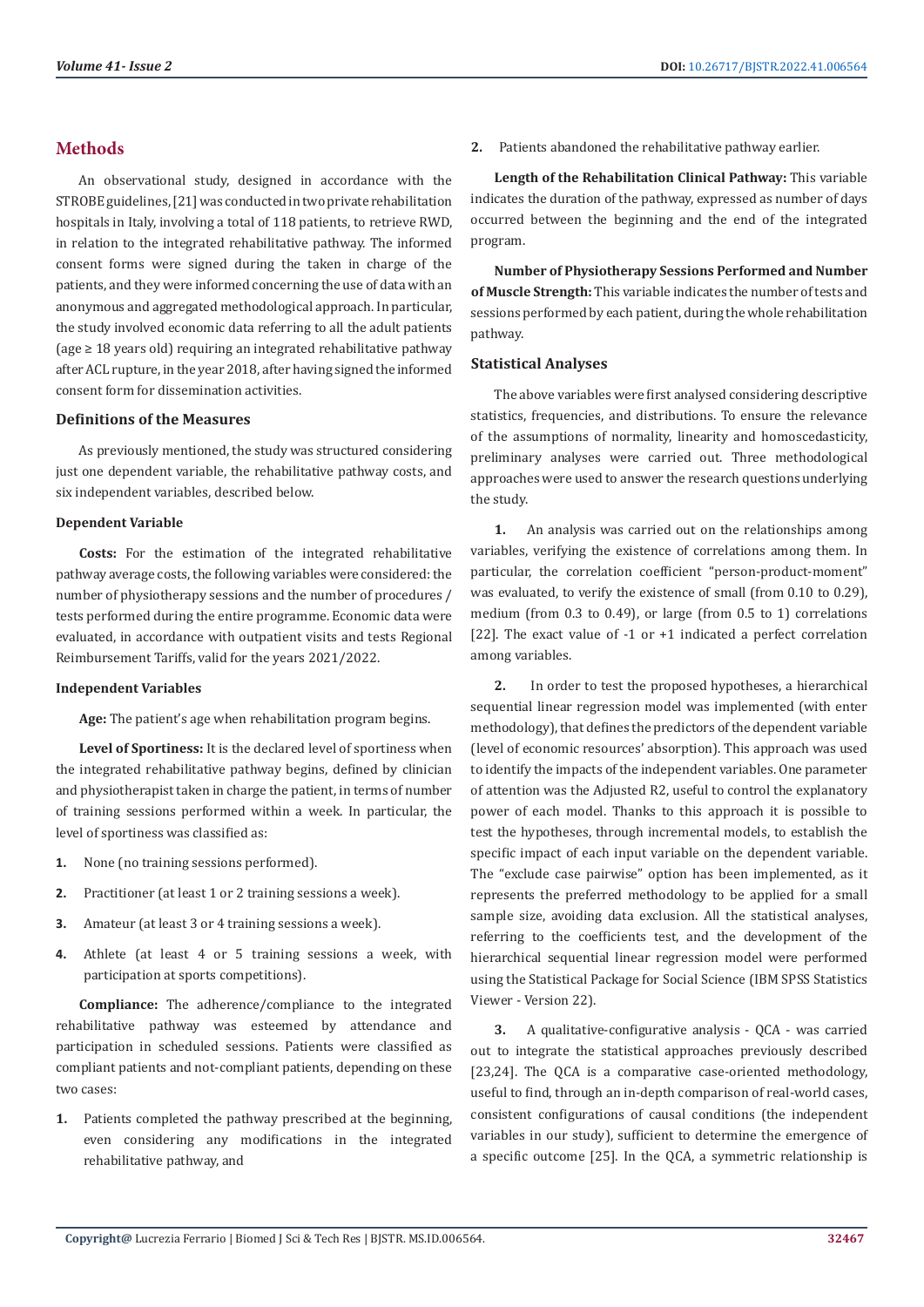disarticulated into two asymmetric analyses formalized by set and sub-set relationships [21]: one, related to the necessity of the conditions, with respect to the dependent variable, and the other on the sufficiency. This approach allows researchers to deal with the complexity of real phenomena. The QCA assumes the nonlinearity of phenomena under investigation and is based on the principle of causal complexity. This means that, in most cases, it does not make sense to isolate the effect (positive or negative), of a single independent variable on the outcome, but configurations of variables are identified, being related to the dependent variable. Moreover, several different configurations can be recognized as "causal recipes" of the same dependent variable [23].

In accordance with Vis, [26] which discussed the advantages of using the QCA technique to complement regression analyses for moderately large samples (between 50 and 100), the 118 empirical cases collected in this research were studied through the QCA to better understand the relationships between combinations of independent variables (the effects of complex interactions between causal conditions) and dependent variables, i.e. the results presented above. In QCA approach, the variables can be considered crisp or fuzzy. The crisp set variant (csQCA) is the version in which the variables of the study are dichotomous, and the empirical analysed cases are classified as alternatively "fully in" or "fully out" in the sets representing causal conditions and the outcomes. The fuzzy-set variant (fsQCA) is characterized by the fact that the empirical cases are classified in terms of membership degrees in the fuzzy sets of causal conditions, and of the outcome. In this analysis, we adopted the crisp set QCA.

# **Results**

# **The Sample Under Assessment**

The sample was composed of 118 patients, requiring a specific integrated rehabilitative pathway after ACL rupture. It should be noted here that all patients required an outpatient integrated

rehabilitative pathway, starting the activities program immediately after surgery. The sample consisted mainly of males (66%) and is 34 years old on average. As far as the level of sportiness is concerned, only 3% of the patients in the sample had previously practiced sport at competitive level, while 64% of the patients belonged to the "practitioner" category. In general, the average absorption of economic resources associated with the rehabilitation of the patients in the sample was equal to  $\in$  3,334.07  $\pm$  269.28. Compliant patients are associated with a higher absorption of financial resources than non-compliant patients ( $\epsilon$  3,634.47 vs  $\epsilon$  2,157.50 p-value=0.026).

# **Hypotheses Testing**

Table 1 shows that age (p-value =  $0.047$ ), compliance (p-value  $= 0.026$ ), length of the rehabilitative pathway (p-value = 0.000) and number of threshold tests (p-value = 0.000) significantly influenced the integrated rehabilitative pathway costs. The great relationship between total costs and the number of physiotherapy sessions ( $\beta$  = 0.995, p-value = 0.000) depicts that between the two variables there is the collinearity phenomenon, thus being two aspects explaining the same concept. This is the reason why the variable "number of physiotherapy sessions" was not included in the regression model. The independent variables (age, compliance, and the length of the rehabilitative pathway) have a significant p-value  $< 0.05$ . Moreover, the same relationships emerged among the length of the integrated rehabilitative pathway, the number of threshold tests and the number of physiotherapy sessions (p-value  $= 0.000$ ). After testing the correlation among all variables, a regression analysis was conducted to test hypotheses (Table 2). Older age (β=0.145, p=0.049), higher sportiness level (β=0.169, p=0.022), as well as the length of the rehabilitative pathway (β=0.550, p-value=0.000), and threshold tests (β=0.389, p-value =0.000) are antecedents of higher rehabilitative pathway management costs (Adjusted  $R^2$ =0.703 and F=24.482).

|                                                           |           | 4         | 5         | 6        |           | 8         |  |
|-----------------------------------------------------------|-----------|-----------|-----------|----------|-----------|-----------|--|
| Integrated rehabilitative pathway<br>management costs (1) |           |           |           |          |           |           |  |
| Age $(2)$                                                 | $0.260*$  |           |           |          |           |           |  |
| Compliance (3)                                            | $0.290*$  | $0.565**$ |           |          |           |           |  |
| Level of sportiness (4)                                   | 0.244     | $-0.195$  | 0.015     |          |           |           |  |
| Length of the integrated rehabilitative<br>pathway $(5)$  | $0.735**$ | $-0.265*$ | 0.252     | 0.082    |           |           |  |
| Number of threshold tests (6)                             | $0.637**$ | 0.043     | $0.373**$ | 0.062    | $0.403**$ |           |  |
| Number of physiotherapy sessions (7)                      | $0.995**$ | $0.477**$ | $0.270*$  | $0.259*$ | $0.738**$ | $0.559**$ |  |

**Table 1:** Relationships between variables.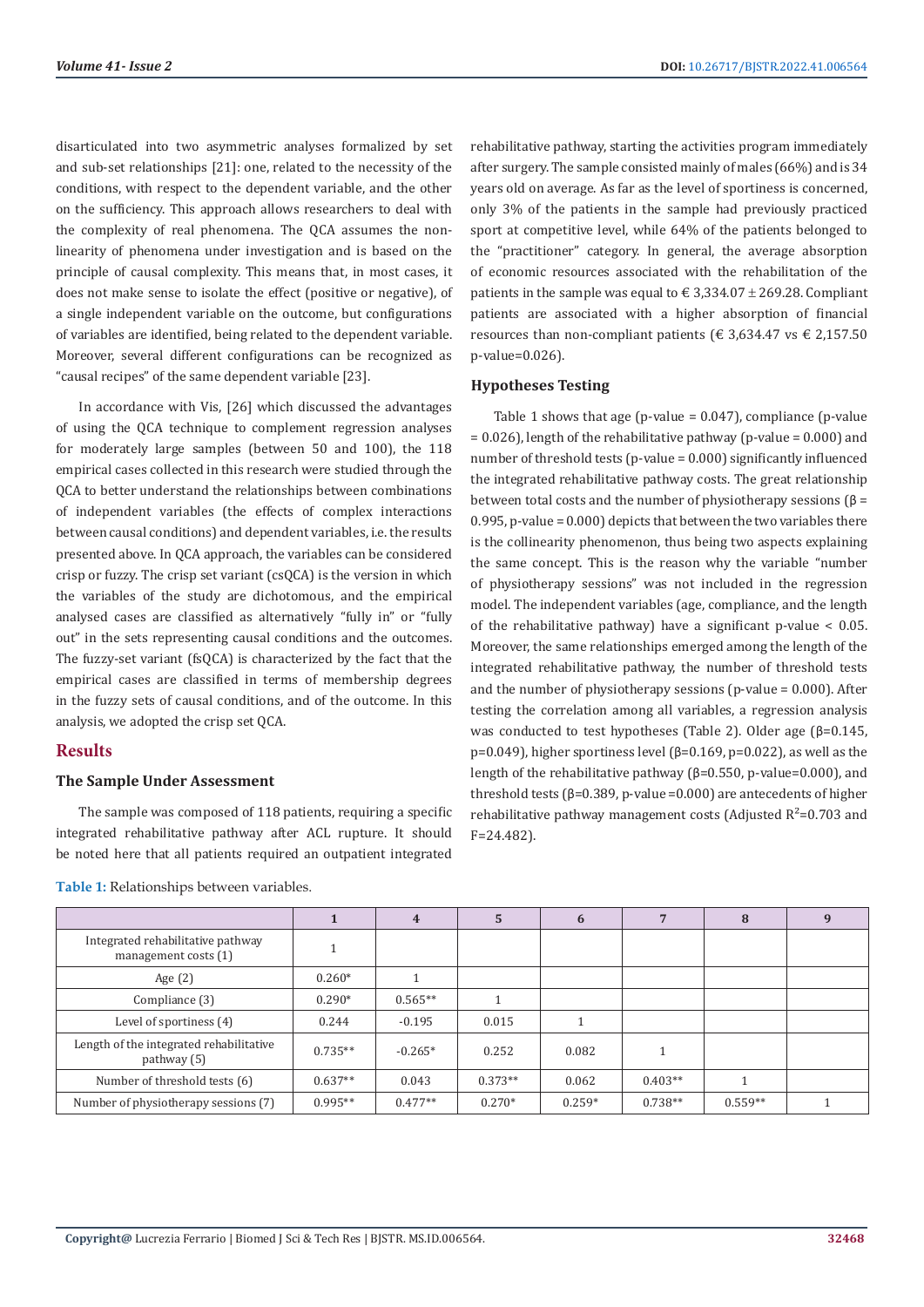|                                                 | <b>Rehabilitative Pathway Management Cost</b> |           |                  |           |           |  |
|-------------------------------------------------|-----------------------------------------------|-----------|------------------|-----------|-----------|--|
|                                                 | Mod 1                                         | Mod 2     | Mod <sub>3</sub> | Mod 4     | Mod 5     |  |
| Age                                             | $0.260*$                                      | $0.239^$  | $0.230^{\circ}$  | $0.172*$  | $0.145*$  |  |
| Compliance                                      |                                               | $-0.271*$ | $-0.268*$        | $-0.104$  | 0.008     |  |
| Level of sportiness                             |                                               |           | $0.231^{\wedge}$ | $0.180*$  | $0.169*$  |  |
| Length of the integrated rehabilitative pathway |                                               |           |                  | $0.675**$ | $0.550**$ |  |
| Number of threshold tests                       |                                               |           |                  |           | $0.389**$ |  |
| R <sub>2</sub>                                  | 0.068                                         | 0.141     | 0.194            | 0.615     | 0.729     |  |
| Adj. R2                                         | 0.051                                         | 0.11      | 0.15             | 0.587     | 0.703     |  |
| F value                                         | $4.134*$                                      | 4.587*    | $4.412*$         | 21.576**  | 28.482**  |  |
| $\Delta$ R2                                     | 0.068                                         | 0.073     | 0.053            | 0.421     | 0.114     |  |
| $F(\Delta R2)$                                  | $4.134*$                                      | 4.766*    | $3.632^{\circ}$  | 59.089**  | 22.208**  |  |

**Table 2:** Regression model for integrated rehabilitative pathway management costs.

# **Configuration of Factors Through QCA**

The QCA analysis requires a preliminary step for calibration of variables transforming them in crisp ones (Table 3). After performing the calibration process, consistency, and coverage of a set of configuration variables were evaluated. Consistency is the extent to which the results are in line with statements of need or sufficiency. Coverage provides information about the empirical importance of necessary and sufficient conditions. Each configuration has a raw coverage value that "measures the relative importance of several combinations of causally relevant conditions" [23]: the proportion that a configuration covers the outcome. It is assessed by the sum of consistent scores of the configuration divided by the sum of outcome scores [27]. In the QCA analysis, the crisp value 1 is reported in uppercase whereas the crisp value 0 is reported in lowercase. According to the regression analysis, the variables that most influence the management costs are the compliance and the length of the integrated rehabilitative pathway (Table 4). In particular, the most representative recipes show that level of sportiness associated with young age affects the management, as well as the length of rehabilitation, also for the patients with a lower level of sportiness.

**Table 3:** Calibration of the variables.

| Variable                                 | <b>Value in Regression Model</b> | <b>Calibration</b>       |  |
|------------------------------------------|----------------------------------|--------------------------|--|
|                                          | a) 50-60 years                   | $0: < 30$ years          |  |
| Age                                      | b) $30-49$ years                 | 1:49-60 years            |  |
|                                          | c) 20-29 years                   |                          |  |
|                                          | $d$ < 20 years                   |                          |  |
| Level of sportiness                      | a) none                          | 0: none and practitioner |  |
|                                          | b) practitioner                  | 1: amateur and athlete   |  |
|                                          | c) amateur                       |                          |  |
|                                          | d) athlete                       |                          |  |
|                                          | a) compliant                     | $0:$ compliant           |  |
| Compliance                               | b) not compliant                 | 1: not compliant         |  |
| Length of the integrated clinical and    |                                  | $0:$ < 100 days          |  |
| rehabilitative pathway                   | Number of Rehabilitation days    | $1:$ > = 100 days        |  |
| Muscle strength test and threshold tests |                                  | 0: 2                     |  |
|                                          | Number of tests                  | $1:>=2$                  |  |
|                                          |                                  | $0: 3,360 \in$           |  |
| Integrated pathway Management Cost       | Value of the pathway             | $1:>=3,360€$             |  |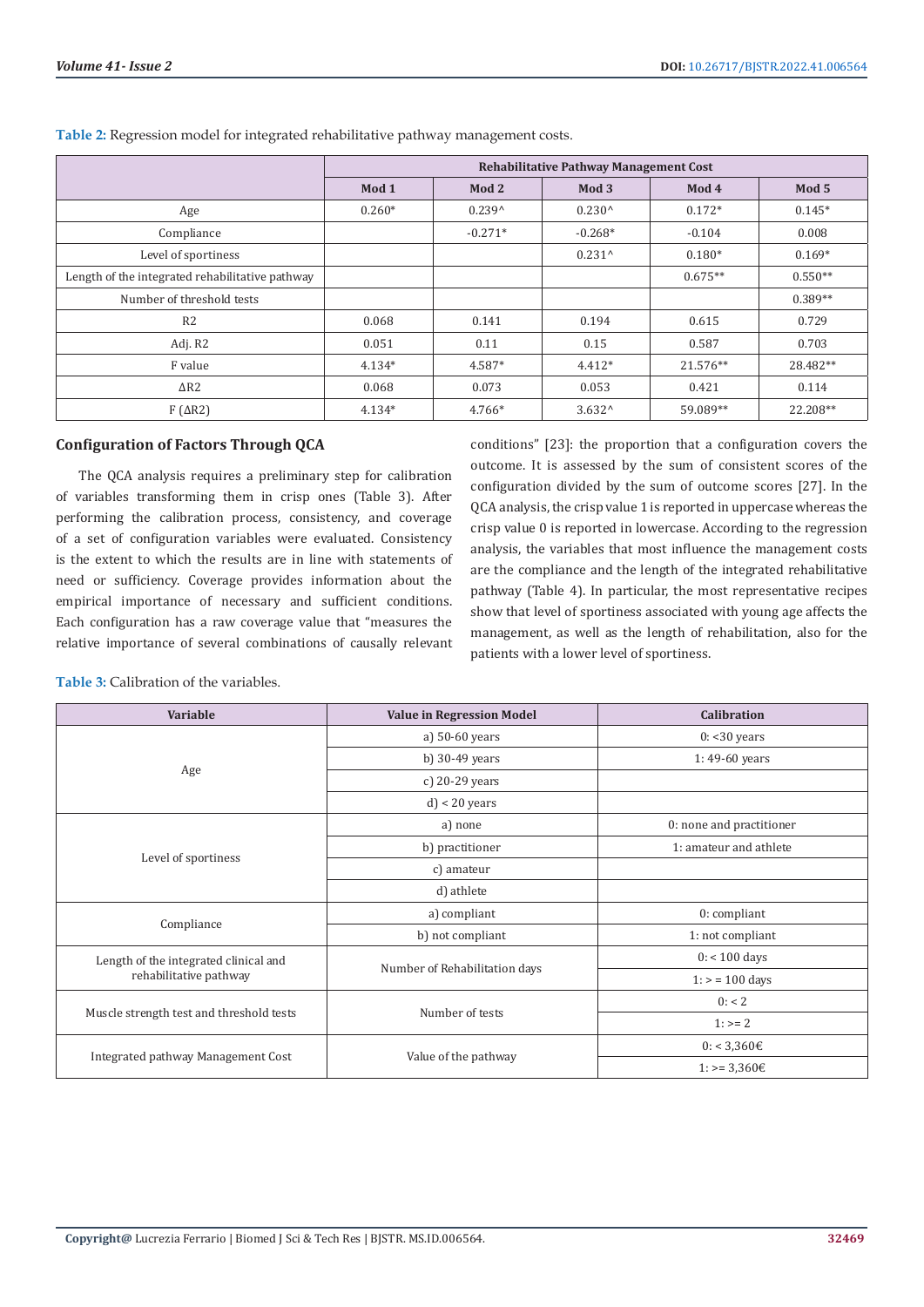| Modello 1 OUTCOME COST |                                                                                                      |                     |              |  |  |
|------------------------|------------------------------------------------------------------------------------------------------|---------------------|--------------|--|--|
|                        |                                                                                                      | <b>Raw Coverage</b> | Consistency  |  |  |
|                        | COMPLIANCE*age*SPORTINESS* LENGTH REHABILITATION * strength<br>test                                  | 0.154               | 1            |  |  |
| 2                      | COMPLIANCE*age *LENGTH REHABILITATION *SOGLIA* STRENGTH<br>TEST                                      | 0.077               | $\mathbf{1}$ |  |  |
| 3                      | COMPLIANCE* sportiness * LENGTH REHABILITATION * THRESHOLD<br><b>TEST* STRENGTH TEST</b>             | 0.269               |              |  |  |
| $\overline{4}$         | compliance * age * sportiness * LENGTH REHABILITATION *<br>THRESHOLD TEST <sup>*</sup> strength test | 0.038               |              |  |  |
| 5                      | COMPLIANCE*age* SPORTINESS * length rehabilitation * threshold<br>test* STRENGTH TEST                | 0.038               |              |  |  |
| 6                      | COMPLIANCE*AGE* SPORTINESS* LENGTH REHABILITATION *<br>threshold test* STRENGTH TEST                 | 0.038               |              |  |  |
|                        | Compliance*AGE* SPORTINESS* LENGTH REHABILITATION *<br>THRESHOLD TEST* STRENGTH TEST                 | 0.038               |              |  |  |
|                        | Solution Coverage 0.615                                                                              |                     |              |  |  |
|                        | Solution Consistency 1                                                                               |                     |              |  |  |

**Table 4:** QCA analysis for rehabilitative pathway management cost.

# **Discussion and Conclusion**

In the current era, where the availability of large amounts of clinical data gathered during care delivery is rapidly increasing, as well as the ability to access, process, link, and analyze these data in efficient ways, alternative sources to supplement evidence from RCTs look promising. Among all the information that could derive from RWD, one of the most important topics to analyze consist of the management costs related to a specific integrated clinical or rehabilitative pathway. The knowledge of the economic resources' absorption could contribute to fully understand the pathways as well as the choices and behaviors involved in those pathways. Economic information provides the tools for developing effective and efficient policy strategies and addressing potential tradeoffs between the goals of increasing social welfare and improving the distribution of healthcare delivery across individuals and population groups.

Within the setting of ACL integrated rehabilitative pathway, results reported that strong compliance and a high level of sportiness could be considered among the main factors that cause an increase in the total cost of managing the rehabilitation pathway for a patient with ACL rupture, confirming the information found in literature [14-16]. In fact, orthopedic surgery often requires many months of rehabilitation to achieve a successful outcome, regardless of subspecialty, with an important impact on the overall resources' absorption [28]. For patients practicing sports by profession, the rehabilitation pathway could be more intense and costly, as it is their priority, to recover their normal motor and sports conditions as soon as possible [8]. Thanks to the QCA it is possible to integrate these results, identifying all combinations of factors that are determining the emergence of a certain results. For example, more consistent QCA analysis solutions show that compliance has an important influence on the absorption of economic resources by patients, but also higher levels of sportiness related to young age of patients, determining higher pathway costs. The results obtained and the findings of this study could give a contribute useful to enlarge the existing research, regarding the use of RWD in the healthcare sector, with particular focus on the rehabilitation programs, thus considering a larger sample and producing results that could be replicable. Although the relevance of this topic, healthcare stakeholders often do not have enough information on outcomes to take decisions, being well-informed. In this context, knowing which are the factors that have a positive or negative influence on the integrated patients' rehabilitative pathway, could be useful to optimize economic resources, as well as for the achievement of an adequate effectiveness, thus becoming more efficient and effective [6]. This, in the Italian setting, is becoming more and more important, due to the recent re-consideration of the integrated clinical and rehabilitative pathways, after the COVID-19 pandemic, for the re-organization of the healthcare delivery of services.

# **Clinical Messages**

- **1.** From an economic point of view, rehabilitation should rely on country-oriented and real-world data, thus providing stakeholders with valuable information about the safety and effectiveness of a clinical and rehabilitative pathway, in representative large and heterogeneous populations.
- **2.** The knowledge of the economic resources' absorption could contribute to fully understand the integrated clinical and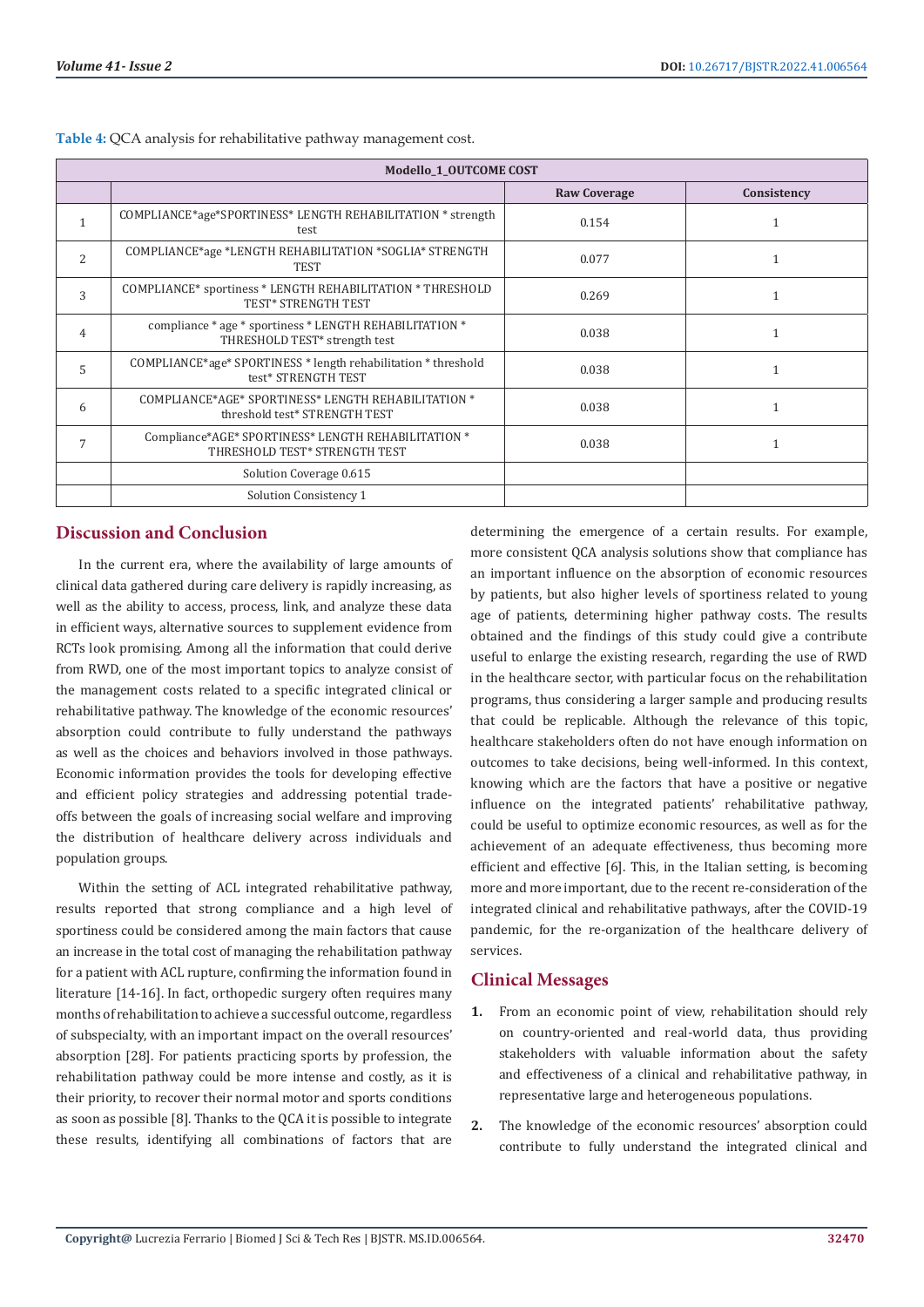rehabilitative pathways, as well as the choices and behaviors involved in those pathways.

- **3.** Economic information provides the tools for developing effective and efficient policy strategies and addressing potential trade-offs between the goals of increasing social welfare and improving the distribution of healthcare delivery across individuals and population groups.
- **4.** The proposed paper may represent a significant contribution in the specific setting of rehabilitation, because literature evidence most focus the attention on the inpatients integrated clinical pathway, not considering the outpatients' pathway after discharge.

# **Acknowledgement**

The Authors of the present paper would like to sincerely thank all the healthcare professionals involved in the data retrieval, useful for the achievement of the study objective.

# **Competing Interests**

The Authors declare that there is no conflict of interest

# **Funding**

This research received no specific funding from any agency, commercial or not-for-profit sectors.

# **Availability of Data and Materials**

The datasets used and/or analysed during the current study are available from the corresponding author on reasonable request.

# **Author Contributions**

Davide Crisci and Emanuela Foglia conceives the study; Daniele Bellavia, Federica Asperti and Lucrezia Ferrario performed the statistical analysis; Lorella Cannavacciuolo performed the QcA analyses; Lucrezia Ferrario and Lorella Cannavacciuolo wrote the draft of paper; Emanuela Foglia and Cristina Ponsiglione critically revised the paper. All authors discussed the results and commented on the manuscript.

# **References**

1. Berguer R (2004) The evidence thing. Ann Vasc Surg 18: 265-270.

- 2. [Celine M, Robin E, Horvath V, Catriona Manville, Jonathan Cave, et al.](http://www.rand.org/pubs/research_reports/RR544.html)  [\(2014\) Health and Healthcare: Assessing the Real World Data Policy](http://www.rand.org/pubs/research_reports/RR544.html)  [Landscape in Europe. Santa Monica, CA: RAND Corporation.](http://www.rand.org/pubs/research_reports/RR544.html)
- 3. [Garrison LP, Neumann PJ, Erickson P, Marshall D, Mullins CD \(2007\)](https://pubmed.ncbi.nlm.nih.gov/17888097/)  [Using real‐world data for coverage and payment decisions: The ISPOR](https://pubmed.ncbi.nlm.nih.gov/17888097/)  [real-world data task force report. Value in health 10\(5\): 326-335.](https://pubmed.ncbi.nlm.nih.gov/17888097/)
- 4. [Anke-Peggy Holtorf, John B Watkins, C Daniel Mullins, Diana Brixner](https://pubmed.ncbi.nlm.nih.gov/18439052/)  [\(2008\) Incorporating observational data into the formulary decision](https://pubmed.ncbi.nlm.nih.gov/18439052/)[making process – summary of a roundtable discussion. J Manag Care](https://pubmed.ncbi.nlm.nih.gov/18439052/)  [Pharm 14\(3\): 302-308.](https://pubmed.ncbi.nlm.nih.gov/18439052/)
- 5. [Nguyen TH, Trocio J, Kowal S, Ferrufino CP, Munakata J, et al. \(2016\)](https://pubmed.ncbi.nlm.nih.gov/28465775/) [Leveraging Real-World Evidence in Disease-Management Decision-](https://pubmed.ncbi.nlm.nih.gov/28465775/)[Making with a Total Cost of Care Estimator. Am Health Drug Benefits](https://pubmed.ncbi.nlm.nih.gov/28465775/) [9\(9\): 475-485.](https://pubmed.ncbi.nlm.nih.gov/28465775/)
- 6. Justo N, Espinoza M, Ratto B, Rosselli D, Ovcinnikova O, et al. (2018) Real World Evidence in healthcare decision-making: Global trends and case studies from Latin America. White paper. Stockholm, Sweden.
- 7. Nas K, Yazmalar L, Şah V, Aydin A, Ö[neş K \(2015\) Rehabilitation of Spinal](https://www.ncbi.nlm.nih.gov/pmc/articles/PMC4303793/) [Cord Injuries. World Journal of Orthopedics 6\(1\): 8.](https://www.ncbi.nlm.nih.gov/pmc/articles/PMC4303793/)
- 8. [De Valk E, Moen M, Winters M, Bakker E, Tamminga R, et al. \(2013\)](https://pubmed.ncbi.nlm.nih.gov/24209682/) [Preoperative Patient and Injury Factors of Successful Rehabilitation](https://pubmed.ncbi.nlm.nih.gov/24209682/) [After Anterior Cruciate Ligament Reconstruction With Single-Bundle](https://pubmed.ncbi.nlm.nih.gov/24209682/) [Techniques. Arthroscopy: The Journal of Arthroscopic & Related Surgery](https://pubmed.ncbi.nlm.nih.gov/24209682/) [29\(11\): 1879-1895.](https://pubmed.ncbi.nlm.nih.gov/24209682/)
- 9. [Wierike S, Van der Sluis A, Van den Akker-Scheek I, Elferink-Gemser](https://pubmed.ncbi.nlm.nih.gov/23121478/) [M, Visscher C \(2012\) Psychosocial factors influencing the recovery of](https://pubmed.ncbi.nlm.nih.gov/23121478/) [athletes with anterior cruciate ligament injury: A systematic review.](https://pubmed.ncbi.nlm.nih.gov/23121478/) [Scandinavian Journal of Medicine & Science in Sports 23\(5\): 527-540.](https://pubmed.ncbi.nlm.nih.gov/23121478/)
- 10. [Christino M, Fleming B, Machan J, Shalvoy R \(2016\) Psychological](https://pubmed.ncbi.nlm.nih.gov/27069948/) [Factors Associated With Anterior Cruciate Ligament Reconstruction](https://pubmed.ncbi.nlm.nih.gov/27069948/) [Recovery. Orthopaedic Journal of Sports Medicine 4\(3\).](https://pubmed.ncbi.nlm.nih.gov/27069948/)
- 11. [Czuppon S, Racette B, Klein S, Harris-Hayes M \(2013\) Variables](https://pubmed.ncbi.nlm.nih.gov/24124040/) [associated with return to sport following anterior cruciate ligament](https://pubmed.ncbi.nlm.nih.gov/24124040/) [reconstruction: a systematic review. British Journal of Sports Medicine](https://pubmed.ncbi.nlm.nih.gov/24124040/) [48 \(5\): 356-364.](https://pubmed.ncbi.nlm.nih.gov/24124040/)
- 12. Thomeé [R, Kaplan Y, Kvist J, Myklebust G, Risberg MA, et al. \(2011\)](https://pubmed.ncbi.nlm.nih.gov/21932078/) [Muscle strength and hop performance criteria prior to return to](https://pubmed.ncbi.nlm.nih.gov/21932078/) [sports after ACL reconstruction, Knee Surgery, Sports Traumatology.](https://pubmed.ncbi.nlm.nih.gov/21932078/) [Arthroscopy 19\(11\): 1798-1805.](https://pubmed.ncbi.nlm.nih.gov/21932078/)
- 13. [Duarte A, Bojke C, Cayton Q, Salawu A, Case B, et al. \(2018\) Impact](https://pubmed.ncbi.nlm.nih.gov/29282588/) [of specialist rehabilitation services on hospital length of stay and](https://pubmed.ncbi.nlm.nih.gov/29282588/) [associated costs. Eur J Health Econ 19\(7\): 1027-1034.](https://pubmed.ncbi.nlm.nih.gov/29282588/)
- 14. [Scott SM, Perry MA, Gisela S \(2017\) Not always a straight path:](https://pubmed.ncbi.nlm.nih.gov/28597696/) [patients' perspectives following anterior cruciate ligament rupture and](https://pubmed.ncbi.nlm.nih.gov/28597696/) [reconstruction. Disability and Rehabilitation 40\(19\): 2311-2317.](https://pubmed.ncbi.nlm.nih.gov/28597696/)
- 15. [Essery R, Geraghty AWA, Kirby S, Yardley L \(2016\) Predictors of](https://pubmed.ncbi.nlm.nih.gov/27097761/) [adherence to home-based physical therapies: a systematic review.](https://pubmed.ncbi.nlm.nih.gov/27097761/) [Disability and Rehabilitation 39\(6\): 519-534.](https://pubmed.ncbi.nlm.nih.gov/27097761/)
- 16. [Brewer B \(1998\) Adherence to Sport Injury Rehabilitation Programs.](https://www.researchgate.net/publication/261685703_Adherence_to_sport_injury_rehabilitation_programs) [Journal of Applied Sport Psychology 10\(1\): 70-82.](https://www.researchgate.net/publication/261685703_Adherence_to_sport_injury_rehabilitation_programs)
- 17. [Iuga AO, McGuire MJ \(2004\) Adherence and health care costs. Risk](https://pubmed.ncbi.nlm.nih.gov/24591853/) [Manag Healthc Policy 7: 35-44.](https://pubmed.ncbi.nlm.nih.gov/24591853/)
- 18. Croce D, Lazzarin A, Rizzardini G, et al. (2016) HIV Clinical Pathway: A New Approach to Combine Guidelines and Sustainability of Anti-Retroviral Treatment in Italy. PlosOne.
- 19. [Lingsma HF, Bottle A, Middleton S, Kievit K, Steyerberg EW, et al. \(2018\)](https://pubmed.ncbi.nlm.nih.gov/29444713/) [Evaluation of hospital outcomes: the relation between length-of-stay,](https://pubmed.ncbi.nlm.nih.gov/29444713/) [readmission, and mortality in a large international administrative](https://pubmed.ncbi.nlm.nih.gov/29444713/) [database. BMC Health Serv Res 18: 116.](https://pubmed.ncbi.nlm.nih.gov/29444713/)
- 20. Risberg M, Lewek M, Snyder-Mackler L (2004) A systematic review of evidence for anterior cruciate ligament rehabilitation, how much and what type. Phys Ther Sport 5: 125-145.
- 21. [Vandenbroucke JP, Von Elm E, Altman DG, Peter C G](https://pubmed.ncbi.nlm.nih.gov/17938389/)øtzsche, Cynthia [D Mulrow, et al. \(2007\) Strengthening the Reporting of Observational](https://pubmed.ncbi.nlm.nih.gov/17938389/) [Studies in Epidemiology \(STROBE\): Explanation and Elaboration. Ann](https://pubmed.ncbi.nlm.nih.gov/17938389/) [Intern Med 147: W-163–W-194.](https://pubmed.ncbi.nlm.nih.gov/17938389/)